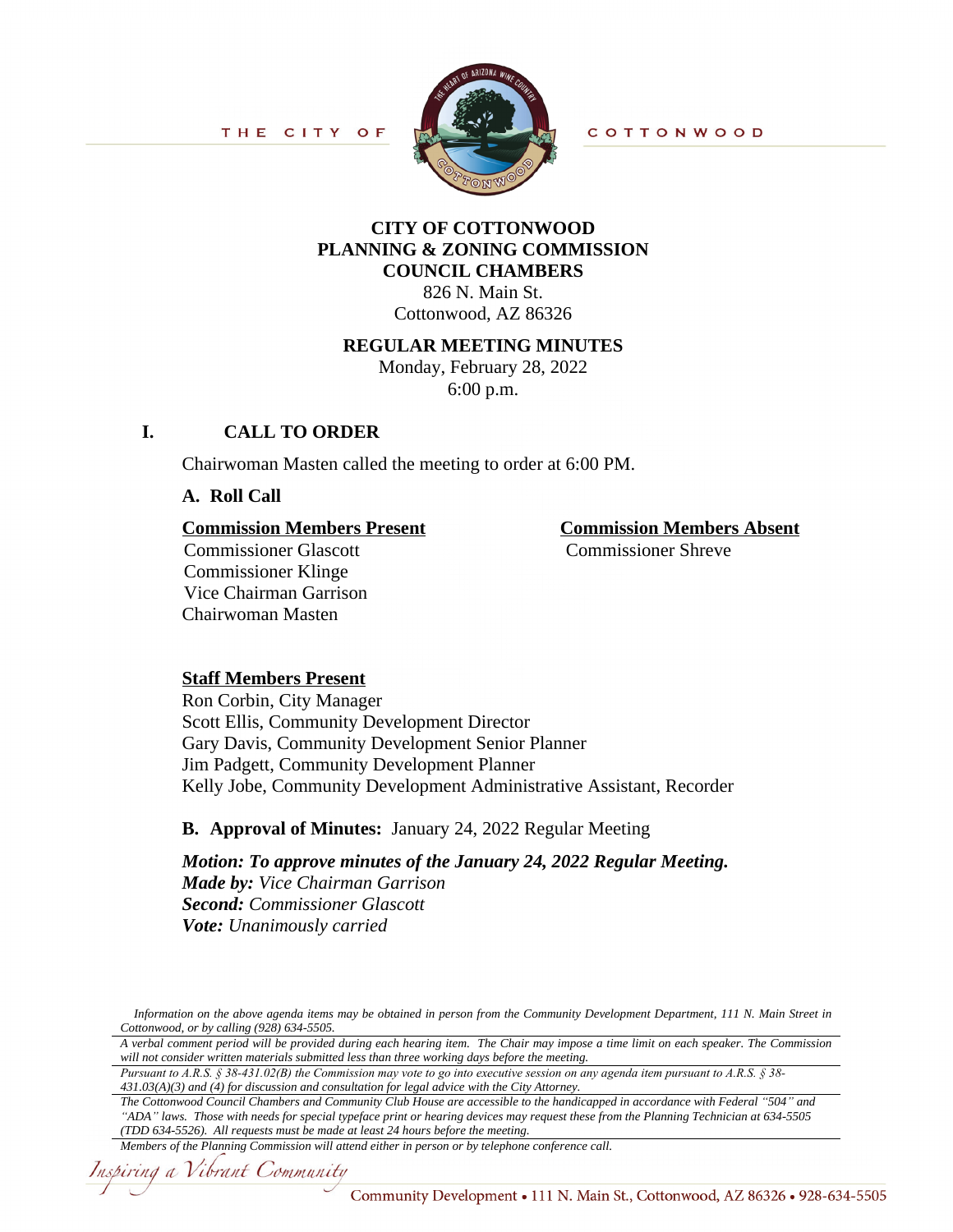

#### **II. INFORMATIONAL REPORTS AND UPDATES:**

Director Ellis introduced the new Commissioner, James Glascott. He stated the Text Amendments will be going to City Council tomorrow night. He wanted to remind the Commission of the joint meeting with City Council next week on Tuesday, March 8<sup>th</sup> at 6:00 pm, and the meeting will be held at the Rec Center. He requested all Commissioners be present.

- **III. CALL TO THE PUBLIC: NONE**
- **IV. OLD BUSINESS:****NONE**
- **V. NEW BUSINESS:**
- **1. DR 22-001 - A REQUEST FOR DESIGN REVIEW FOR A 20 UNIT DETACHED TOWNHOME COMPLEX** – Consideration of a Design Review application to allow a 20-unit townhome complex in the R-2 (Single Family/Multiple Family Residential) zone. The project is located on the west side of North 7<sup>th</sup> Street approximately 1,000 feet north of Mingus Avenue. APNs 406-42-012A, 406-42-012S and 406-42-012P.

Planner Davis presented a power point on the proposed development and he stated the patio covers shown on the west six units would not be permitted because they encroach on the rear 20' setback. He stated the City is asking for a pedestrian easement along the east side of the project.

 Vice Chairman Garrison stated he is concerned with having this location being accessed from a private road, and not a city street. He asked about the grading, he stated he has been to the property and it looks like there may be some slope issues. He asked about additional parking, if on-street parking was going to be permitted, and stated there could be access issues for the fire trucks and the Police Department. Other than the issues mentioned, he likes the project.

Applicant Gary Pryde stated the grading plan is in the packet and it will show it will all be brought down and balanced. He stated he has coordinated with the Fire Marshal, Rick Contreras and there are plans to widen the road. Mr. Pryde stated that the fire lane is located along the south border of the project and the east side, along the road that is already marked as a fire lane.

 Commissioner Klinge stated she is glad to see more housing developed and wondered it there could be more parking established inside the perimeter of the project.

*Pursuant to A.R.S. § 38-431.02(B) the Commission may vote to go into executive session on any agenda item pursuant to A.R.S. § 38- 431.03(A)(3) and (4) for discussion and consultation for legal advice with the City Attorney.*

```
Members of the Planning Commission will attend either in person or by telephone conference call.
```
Information on the above agenda items may be obtained in person from the Community Development Department, 111 N. Main Street in *Cottonwood, or by calling (928) 634-5505.*

A verbal comment period will be provided during each hearing item. The Chair may impose a time limit on each speaker. The Commission *will not consider written materials submitted less than three working days before the meeting.*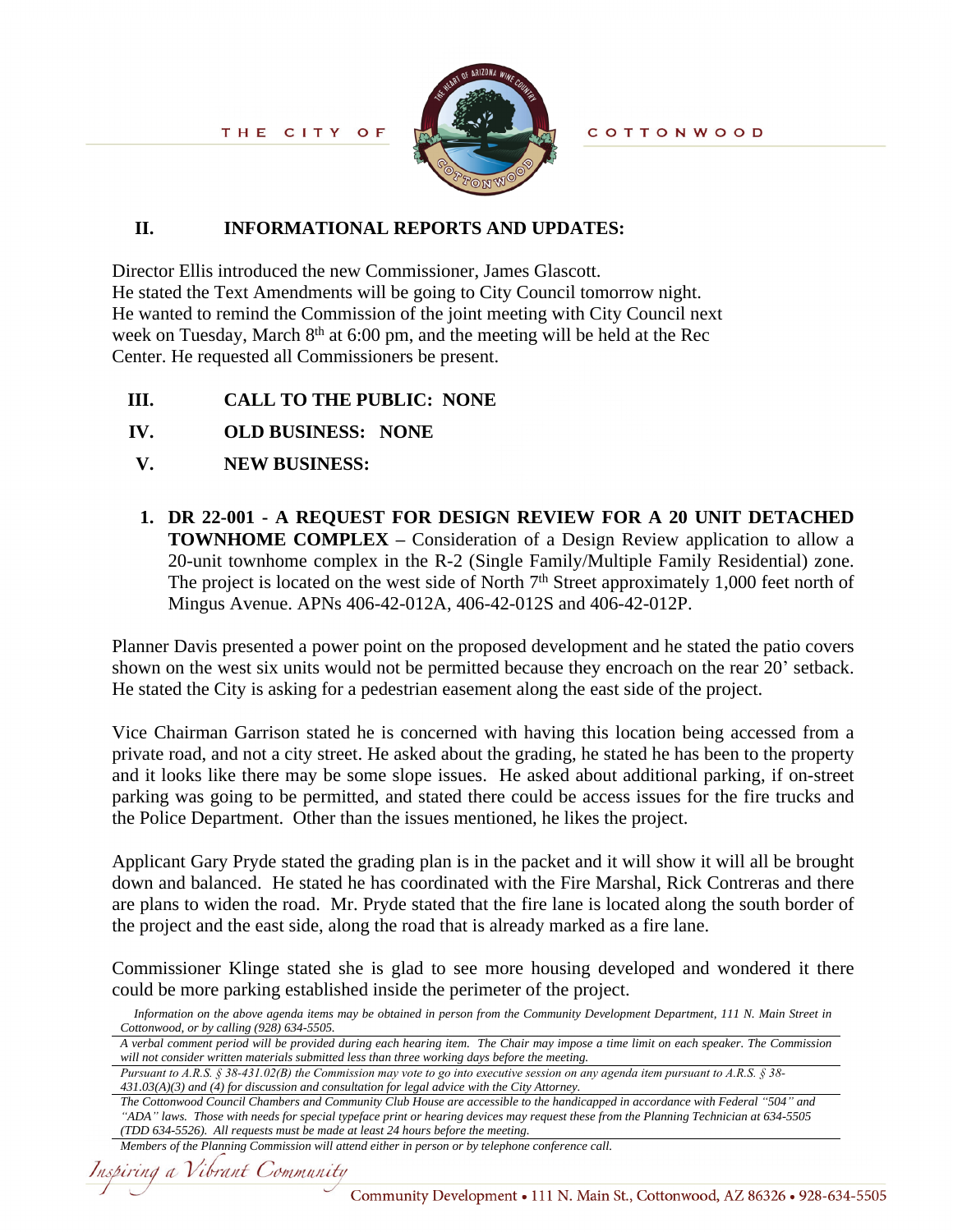

Chairwoman Masten stated they have been screaming for more housing and is glad to see this project move forward. She stated she is less concerned with the road being a private road, and that the developer did a good job working to get more parking than what was required.

#### *Motion was made to approve DR 22-001 for a 20-unit residential development subject to the following stipulations:*

#### **STIPULATIONS:**

- 1. The project shall be developed in conformance with the development plans as submitted to the Planning and Zoning Commission at the February 28, 2022 meeting except that covered patio structures cannot be built within the required setback of 20 feet from the west lot line.
- 2. The project shall conform to Code Review Board comments dated December 23, 2021 and any additional Code Review Board comments.
- 3. Any exterior lighting shall meet the provisions of the State's Dark Sky Laws as well as the City's Zoning Ordinance Section 408.
- 4. Landscaping shall be installed in accordance with Zoning Ordinance Section 407.E.
- 5. Separate permits are required for any future signs.
- 6. All addressing and street names shall be coordinated and approved by the Cottonwood Fire & Medical Department and shall meet all requirements of the 2018 IFC.
- 7. The applicant shall dedicate a public pedestrian easement over the sidewalk in the eastern six feet of the lot along  $7<sup>th</sup>$  Street.
- 8. A Certificate of Zoning Compliance documenting the completion of conditions shall be issued within 24 months of the Planning Commission action.

#### *Made by: Vice Chairman Garrison*

#### *Second: Commissioner Klinge*

Information on the above agenda items may be obtained in person from the Community Development Department, 111 N. Main Street in *Cottonwood, or by calling (928) 634-5505.*

A verbal comment period will be provided during each hearing item. The Chair may impose a time limit on each speaker. The Commission *will not consider written materials submitted less than three working days before the meeting.*

*Pursuant to A.R.S. § 38-431.02(B) the Commission may vote to go into executive session on any agenda item pursuant to A.R.S. § 38- 431.03(A)(3) and (4) for discussion and consultation for legal advice with the City Attorney.*

*The Cottonwood Council Chambers and Community Club House are accessible to the handicapped in accordance with Federal "504" and "ADA" laws. Those with needs for special typeface print or hearing devices may request these from the Planning Technician at 634-5505 (TDD 634-5526). All requests must be made at least 24 hours before the meeting.*

*Members of the Planning Commission will attend either in person or by telephone conference call.*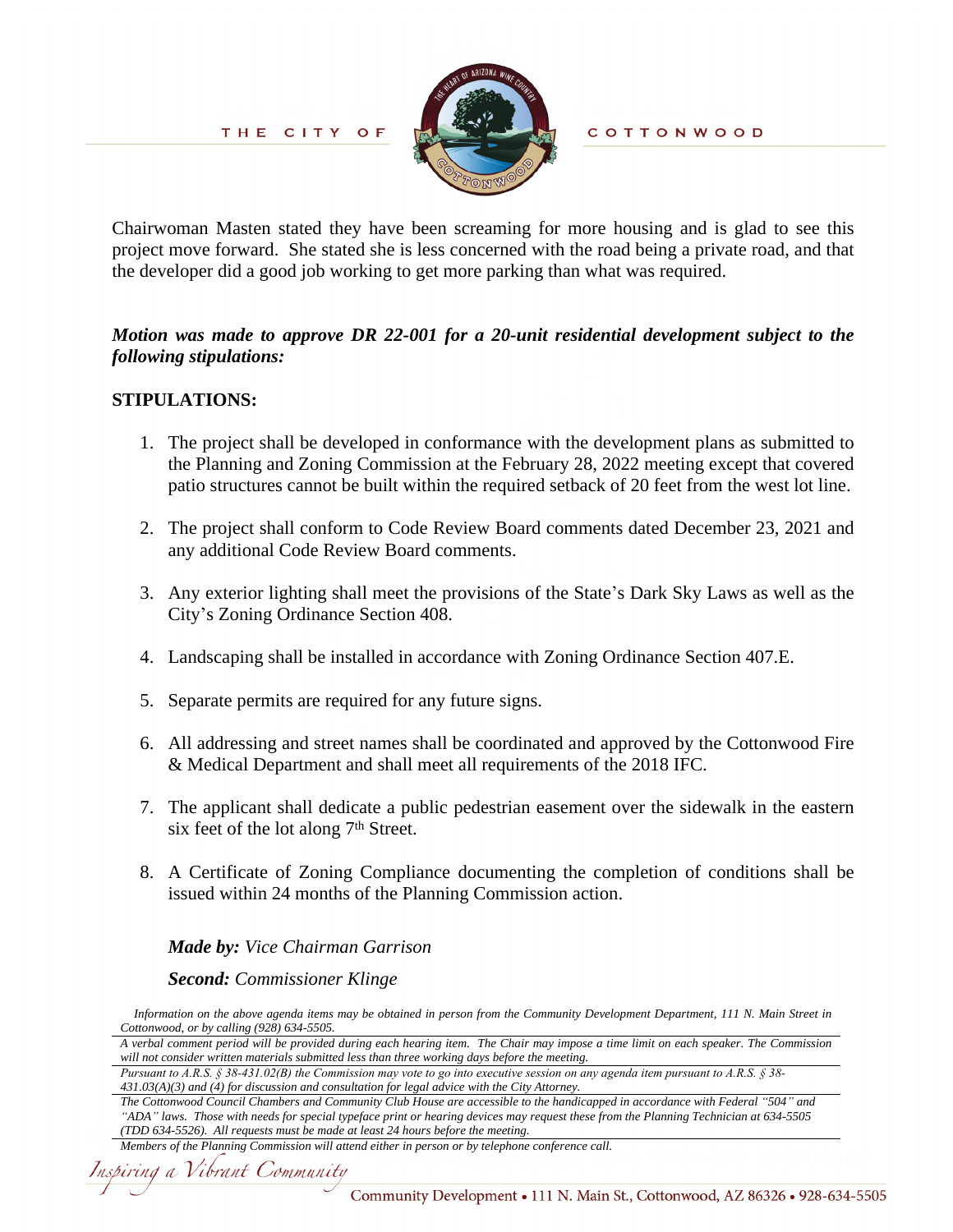

*Roll Call Vote: Commissioner Glascott- Aye Commissioner Klinge- Aye Vice Chairman Garrison- Aye Chairwoman Masten- Aye*

*Unanimously carried.*

**2. DR 22-002 - A REQUEST FOR DESIGN REVIEW FOR A 9,400 SQUARE FOOT INDUSTRIAL BUILDING -** Consideration of a Design Review application to allow a 9,400 square foot industrial building in the I-2 (Heavy Industrial) zone. The project is located at 445 S. 6<sup>th</sup> Street. APN 406-06-001Y

Planner Padgett presented a power point of this project.

Commissioners asked what property is between the new Springhill Suites and this one.

City Manager Ron Corbin stated the property between the two is city property. He stated staff is working on getting an RFP prepared to possibly sell the property and would like to see it be utilized for commercial development that will complement the new hotel and other businesses in the area.

Vice Chairman Garrison stated that signage is not addressed in the presentation and cannot see a good place for it.

Planner Padgett stated the applicant will need to submit a sign permit application that will have to meet the City requirements.

Public Comment - Jason Keller asked if the easement that goes back to the property will be Paved.

Applicant Jerry Lovett stated it is a requirement that it will be paved.

Planner Padgett stated the Fire Department is requiring the access road to be paved.

Commissioner Glascott stated this was a nice location for this project and there is a need for industrial leases.

Information on the above agenda items may be obtained in person from the Community Development Department, 111 N. Main Street in *Cottonwood, or by calling (928) 634-5505.*

*Pursuant to A.R.S. § 38-431.02(B) the Commission may vote to go into executive session on any agenda item pursuant to A.R.S. § 38- 431.03(A)(3) and (4) for discussion and consultation for legal advice with the City Attorney.*

```
Members of the Planning Commission will attend either in person or by telephone conference call.
```
A verbal comment period will be provided during each hearing item. The Chair may impose a time limit on each speaker. The Commission *will not consider written materials submitted less than three working days before the meeting.*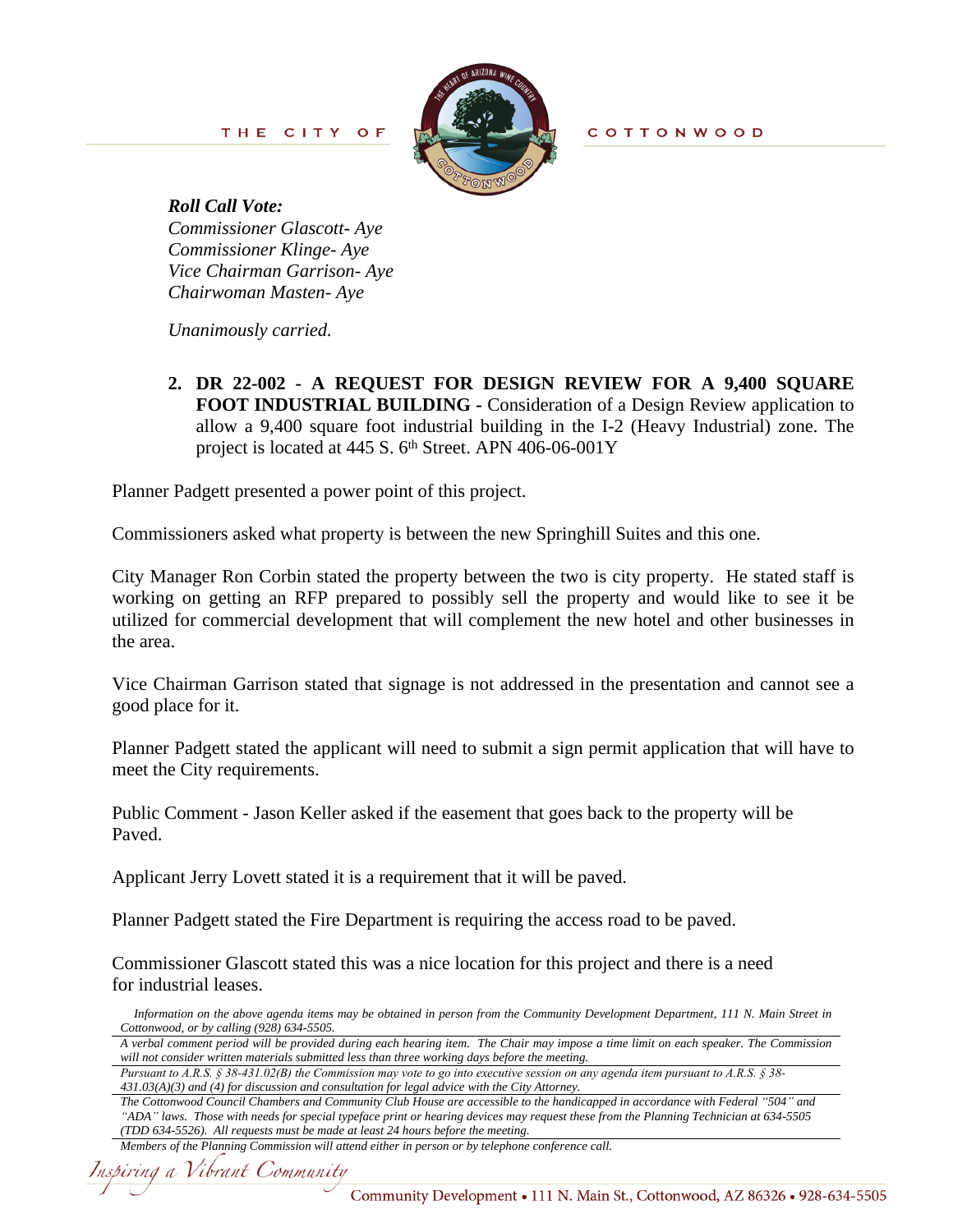

**COTTONWOOD** 

Vice Chairman Garrison stated the area has been under used and there is a need for this.

Chairwoman Masten stated this was a great project, there is a great need for industrial business rentals and it is well situated.

#### *Motion was made to approve DR 22-002 to allow the construction of a 9,400 square foot warehouse/shop building at 445 South 6th Street:*

I move to approve DR 22-002 to allow the construction of a 9,400 square foot warehouse/shop building at  $445$  South  $6<sup>th</sup>$  Street subject to the following stipulations:

#### **STIPULATIONS:**

- 1. The project shall be developed in conformance with the development plans as submitted to the Planning and Zoning Commission at the February 28, 2022 meeting.
- 2. The project shall conform to Code Review Board comments dated January 21, 2022.
- 3. The project shall comply with all Building, Engineering and Fire Department requirements.
- 4. Any existing chain link fencing shall be repaired or replaced where currently located on the north, south and west property boundaries and also on-site surrounding the existing storage area.
- 5. Any exterior lighting shall meet the provisions of the State's Dark Sky Laws as well as the City's Zoning Ordinance Section 408.
- 6. Separate permits are required for any future signs.
- 7. A Certificate of Zoning Compliance documenting the completion of conditions shall be issued within 24 months of the Planning Commission action.

#### *Made by: Vice Chairman Garrison*

Information on the above agenda items may be obtained in person from the Community Development Department, 111 N. Main Street in *Cottonwood, or by calling (928) 634-5505.*

*Pursuant to A.R.S. § 38-431.02(B) the Commission may vote to go into executive session on any agenda item pursuant to A.R.S. § 38- 431.03(A)(3) and (4) for discussion and consultation for legal advice with the City Attorney.*

*The Cottonwood Council Chambers and Community Club House are accessible to the handicapped in accordance with Federal "504" and "ADA" laws. Those with needs for special typeface print or hearing devices may request these from the Planning Technician at 634-5505 (TDD 634-5526). All requests must be made at least 24 hours before the meeting.*

A verbal comment period will be provided during each hearing item. The Chair may impose a time limit on each speaker. The Commission *will not consider written materials submitted less than three working days before the meeting.*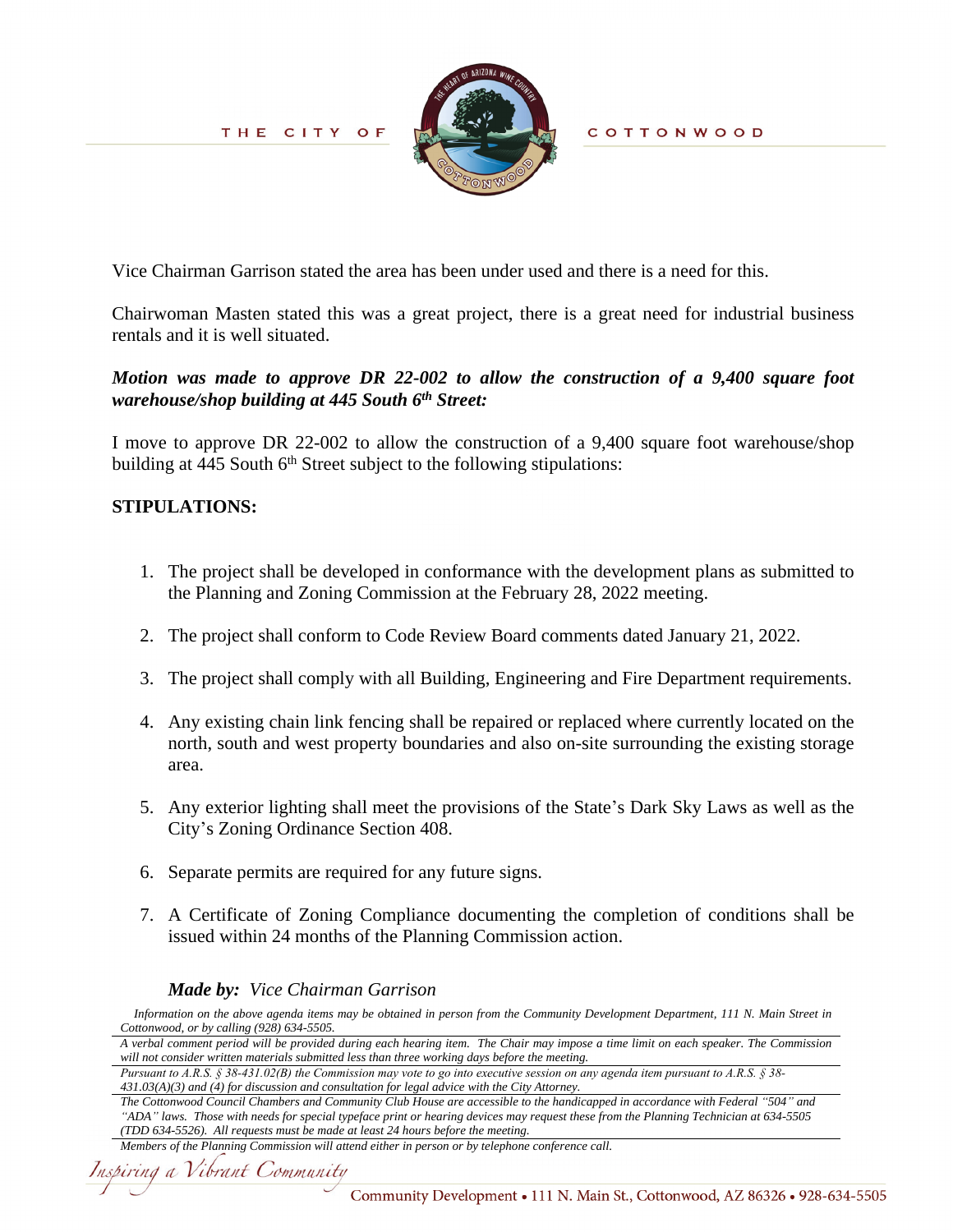THE CITY OF



*Second: Commissioner Glascott*

*Roll Call Vote: Commissioner Glascott- Aye Commissioner Klinge- Aye Vice Chairman Garrison- Aye Chairwoman Masten- Aye*

*Unanimously carried.* 

**3. DR 22-003 - A REQUEST FOR DESIGN REVIEW FOR A TRANSITIONAL HOUSING RESIDENCE –** Consideration of a Design Review application to allow a single-family residence to be used for a transitional home for the Verde Valley Homeless Coalition in a C-1 (Light Commercial) zone. The project is located at 660 N. Main St. APN:406-42-046

Planner Padgett shared a power point of the project.

Vice Chairman Garrison stated he was not happy with the access to this site, it is winding through so many structures. He asked the capability of having its own entrance, and would there be an issue of fire trucks accessing the building if they needed to from the proposed entrance.

Director Ellis stated before any final building permits were issued it would be looked at again to make sure all Code Review comments from the Fire Department have been addressed.

Chairwoman Masten stated she appreciates the extra level of privacy and feels people in need of this will make full use of this facility.

Applicant John Jones stated they applied for and received a Federal Grant to do this project. He stated in this transition home, they are going from not having one and will be sharing this with other people/families and that they will be required to have a job, they will also have assistance in learning how to manage their money, learning and sharing responsibilities of taking care of a household, possibly applying for higher paying jobs.

The purpose is to get them back out in society and have a positive, productive life.

Information on the above agenda items may be obtained in person from the Community Development Department, 111 N. Main Street in *Cottonwood, or by calling (928) 634-5505.*

*Pursuant to A.R.S. § 38-431.02(B) the Commission may vote to go into executive session on any agenda item pursuant to A.R.S. § 38- 431.03(A)(3) and (4) for discussion and consultation for legal advice with the City Attorney.*

```
Members of the Planning Commission will attend either in person or by telephone conference call.
```
A verbal comment period will be provided during each hearing item. The Chair may impose a time limit on each speaker. The Commission *will not consider written materials submitted less than three working days before the meeting.*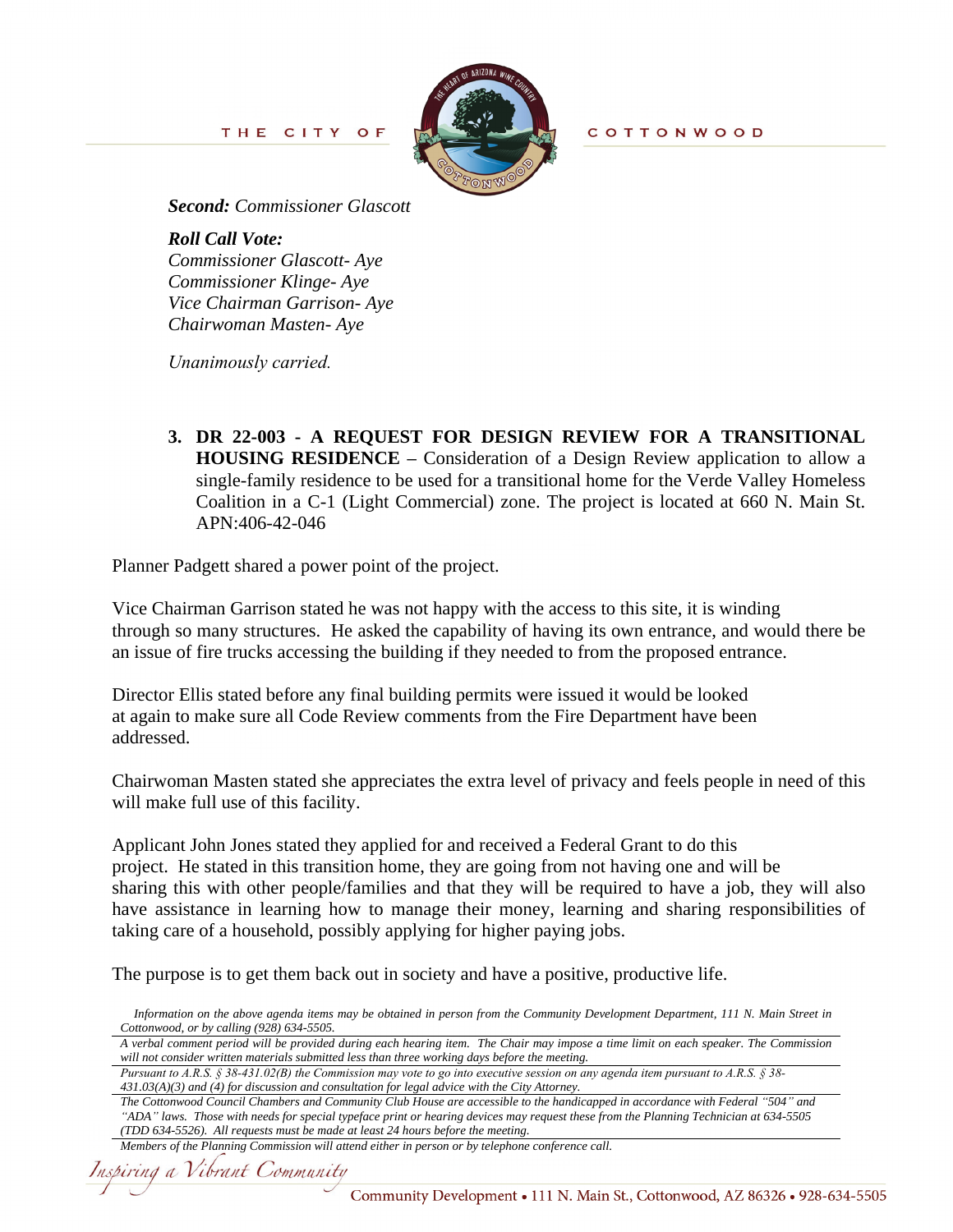

**COTTONWOOD** 

Mr. Jones stated since they received the grant, they are on a time crunch as the deadline to have this project completed is January 2023, and they must have the grant money spent by this September of 2022.

All Commissioners agreed this is a great project and stated they appreciate the applicant for applying and receiving the grant money for this project. Also, creating this much needed facility which will be a wonderful asset to the community. They stated it was a great location for existing use and a great infill project. The Commission expressed they feel a duty to move this forward as quickly as possible.

#### *Motion was made to approve DR 22-003 subject to the following stipulations:*

I move to approve DR 22-003 for a single-family residence to be used for transitional housing, subject to the following stipulations:

#### **STIPULATIONS:**

- 1. The project is developed in conformance with the site plan submitted with this application as reviewed and stipulated by the Planning and Zoning Commission on February 28, 2022.
- 2. The project shall comply with Code Review Board requirements dated January 21, 2022.
- 3. The project shall comply with all Building, Engineering and Fire Department requirements.
- 4. A shared Ingress/Egress Agreement shall be submitted and approved with the adjacent parcel to the east known as 654 N. Main Street.
- 5. A Certificate of Zoning Compliance documenting the completion of conditions shall be issued within twenty-four (24) months from the date of this approval.

*Made by: Vice Chairman Garrison*

*Second: Commissioner Klinge*

*Roll Call Vote:* 

*Commissioner Glascott- Aye*

Information on the above agenda items may be obtained in person from the Community Development Department, 111 N. Main Street in *Cottonwood, or by calling (928) 634-5505.*

*Pursuant to A.R.S. § 38-431.02(B) the Commission may vote to go into executive session on any agenda item pursuant to A.R.S. § 38- 431.03(A)(3) and (4) for discussion and consultation for legal advice with the City Attorney.*

```
Members of the Planning Commission will attend either in person or by telephone conference call.
```
A verbal comment period will be provided during each hearing item. The Chair may impose a time limit on each speaker. The Commission *will not consider written materials submitted less than three working days before the meeting.*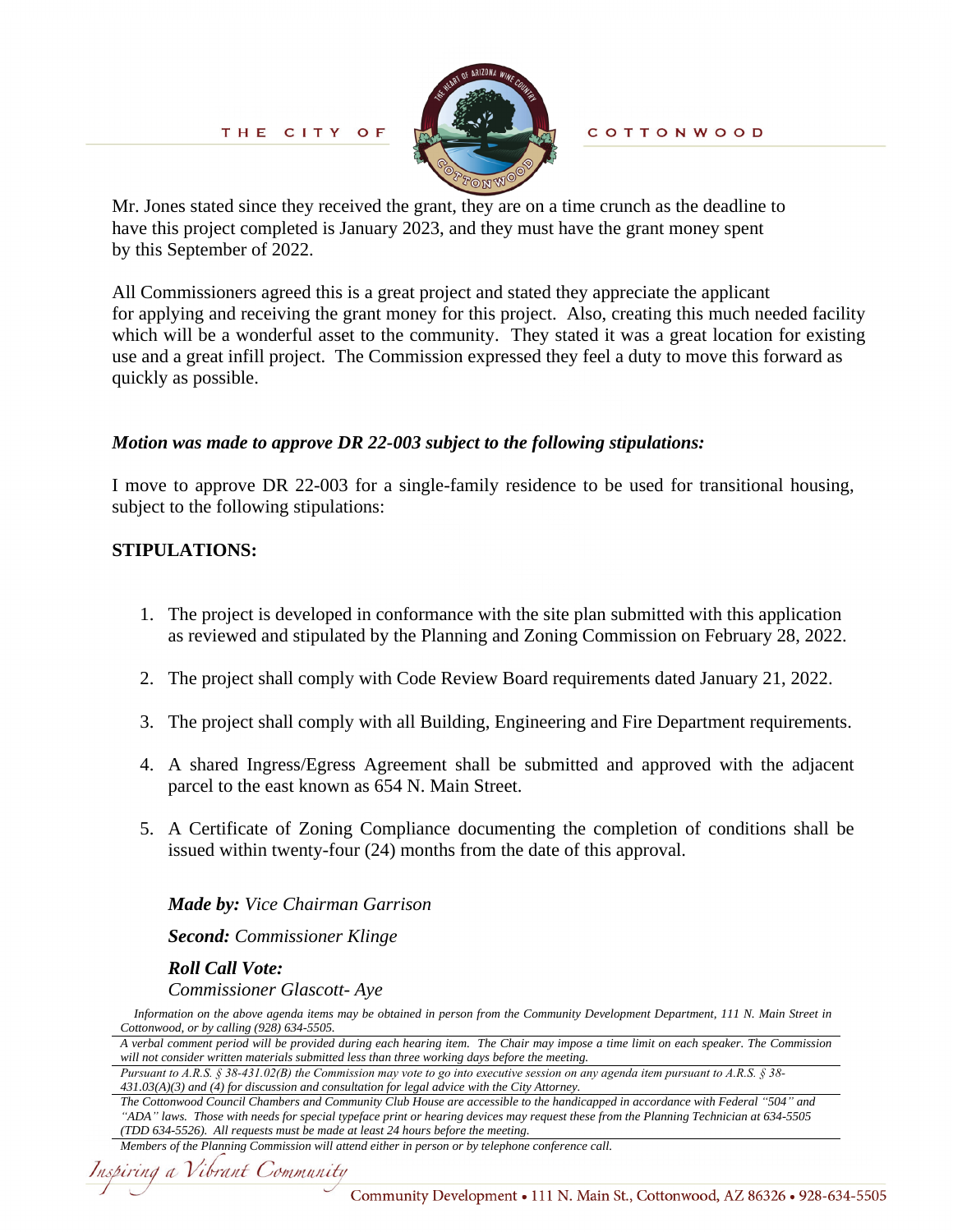THE CITY OF



*Commissioner Klinge- Aye Vice Chairman Garrison- Aye Chairwoman Masten- Aye*

*Unanimously carried.*

**4. CUP 22-001 – A REQUEST FOR A CONDITIONAL USE PERMIT FOR ADDITIONAL HEIGHT AND AREA FOR TWO MONUMENT SIGNS –** Consideration of a Conditional Use Permit to allow two monument signs 14 feet in height and 115 square feet in area in the C-1 (Light Commercial) zoning district. The project is located at 1635 E. Cottonwood Street, at the southeast corner of S. Main Street and E. Cottonwood Street. APN 406-04-035G.

Planner Davis presented a power point for this proposal.

Applicant Jason Keller, owner of 928 SIGNS, applied for this on behalf of the property owner.

Chairwoman Masten asked if the sign goes in, will it hold all the store names that have businesses in the facility. She asked if it could be a more standardized template, as the colors are somewhat garish.

Director Ellis stated the Commission can not stipulate on the colors, just the actual dimensions of the sign.

Mr. Keller stated he would talk to the owner to see if having a consistent color would work for him.

Commissioner Glascott stated he likes the colors as they are now, it is a quick reference to knowing what is in the center without too much distraction, and can still pay attention to the road. He stated it would be good for the business owners to have this larger sign.

Commissioner Klinge asked if the business names could be put on the side of the Safeway building.

Director Ellis stated the City code does not allow that.

Information on the above agenda items may be obtained in person from the Community Development Department, 111 N. Main Street in *Cottonwood, or by calling (928) 634-5505.*

A verbal comment period will be provided during each hearing item. The Chair may impose a time limit on each speaker. The Commission *will not consider written materials submitted less than three working days before the meeting.*

*Pursuant to A.R.S. § 38-431.02(B) the Commission may vote to go into executive session on any agenda item pursuant to A.R.S. § 38- 431.03(A)(3) and (4) for discussion and consultation for legal advice with the City Attorney.*

*The Cottonwood Council Chambers and Community Club House are accessible to the handicapped in accordance with Federal "504" and "ADA" laws. Those with needs for special typeface print or hearing devices may request these from the Planning Technician at 634-5505 (TDD 634-5526). All requests must be made at least 24 hours before the meeting.*

*Members of the Planning Commission will attend either in person or by telephone conference call.*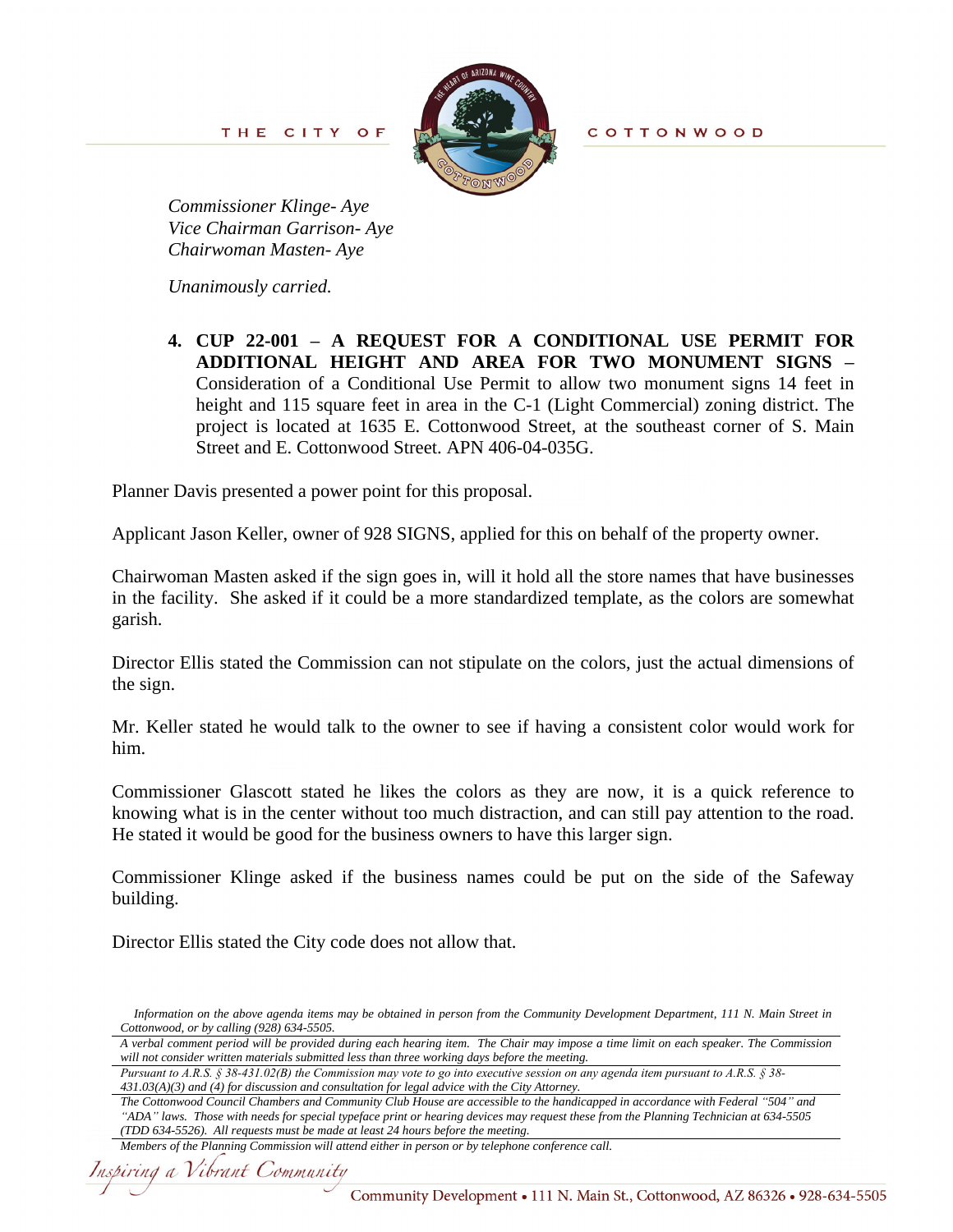

**COTTONWOOD** 

Vice Chairman Garrison stated it looks like a huge billboard and does not think it will be appropriate and he is not in favor.

#### *Motion was made to approve CUP 22-001 subject to the following stipulations:*

I move to approve CUP 22-001 to allow two monument signs 14 feet in height and 115 square feet in area, subject to the following stipulations:

#### **STIPULATIONS:**

- 1. The project shall be developed in conformance with the site plan and letter of intent submitted with this application and reviewed by the Planning and Zoning Commission on February 28, 2022.
- 2. A Certificate of Zoning Compliance documenting the completion of conditions shall be issued within twenty-four (24) months from the date of this approval.
- 3. Signs shall require separate permits and meet the standards of Zoning Ordinance Section 405.

*Made by: Vice Chairman Garrison*

*Second: Glascott*

*Roll Call Vote: Commissioner Glascott- Aye Commissioner Klinge- Aye Vice Chairman Garrison- Nay Chairwoman Masten- Aye*

*Three approved / One Opposed*

*Motion passes*

Information on the above agenda items may be obtained in person from the Community Development Department, 111 N. Main Street in *Cottonwood, or by calling (928) 634-5505.*

A verbal comment period will be provided during each hearing item. The Chair may impose a time limit on each speaker. The Commission *will not consider written materials submitted less than three working days before the meeting.*

*Pursuant to A.R.S. § 38-431.02(B) the Commission may vote to go into executive session on any agenda item pursuant to A.R.S. § 38- 431.03(A)(3) and (4) for discussion and consultation for legal advice with the City Attorney.*

*The Cottonwood Council Chambers and Community Club House are accessible to the handicapped in accordance with Federal "504" and "ADA" laws. Those with needs for special typeface print or hearing devices may request these from the Planning Technician at 634-5505 (TDD 634-5526). All requests must be made at least 24 hours before the meeting.*

Inspiring a Vibrant Community